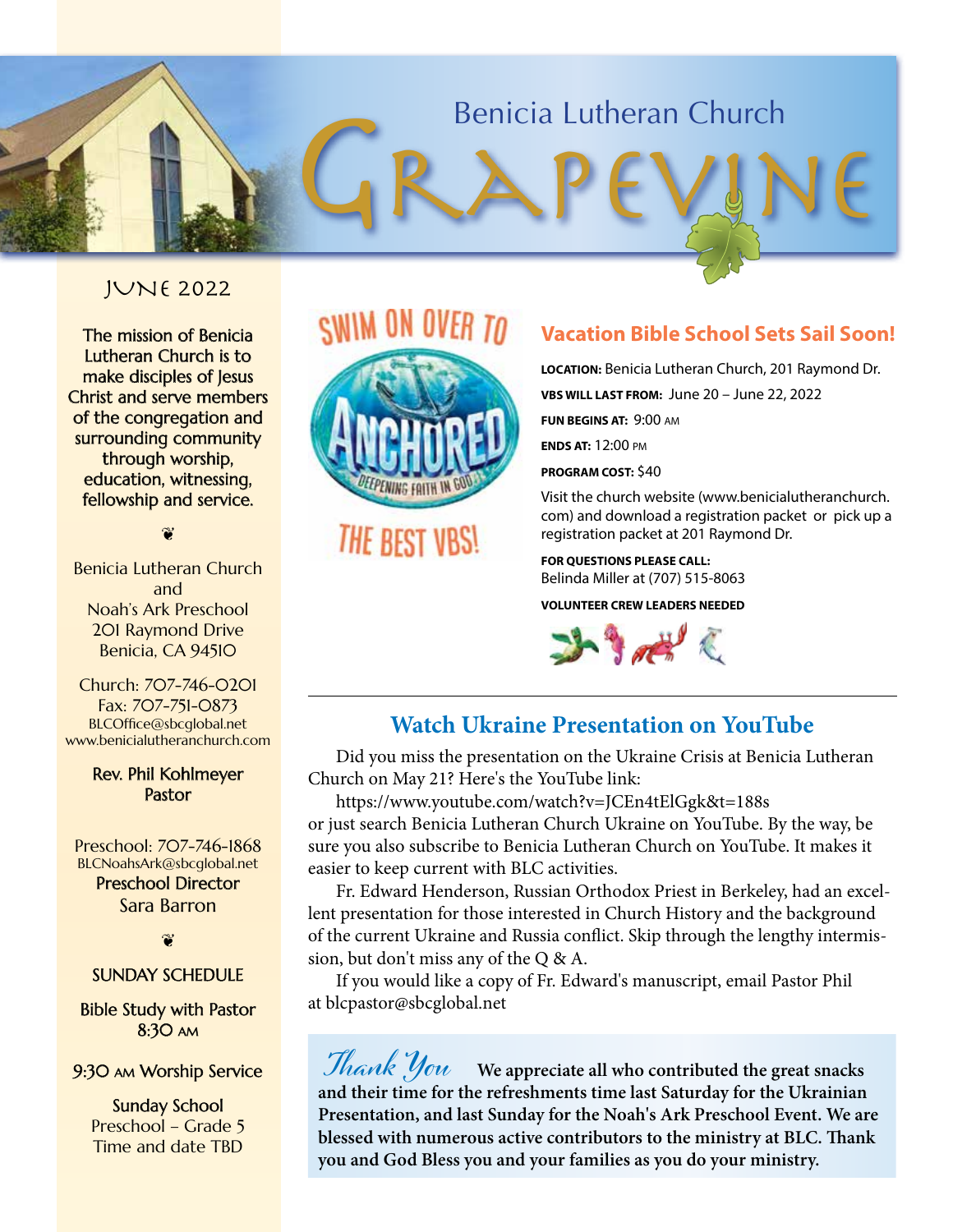

## **Teachers Recognized**

Special Congratulations for our outstanding Preschool Teachers and Director for Awards received for Service to CNH District-LCMS:

> **Alice Howery for 25 Years Sara Barron for 15 Years Katie Fuchs for 5 Years**

Also, for sincere appreciation for Teacher Isabel Patchin and incoming Aide Haley Fletcher. We are truly blessed.

## *Graduation is June 1st with a Graduation Walk in the parking lot. The Graduation ceremony will be recorded May 25-27 and sent home by June 6th.*

#### **Help Needed on Playground**

The Playground needs some work. If anyone is available to do handy work, please let Sara know and she will fill you in on the details.

#### **Next Year's Enrollment**

We have spaces available in the T/Th 3-year old class. If you have friends looking for a preschool, please send them our direction.



*The remaining Farmers Market dates for Preschool and the Church are June 16 and August 11.*



## Bible Bookmark ADULT BIBLE STUDY LED BY PASTOR PHIL

B**ible Gathering will be from 8:30 am–9:15 am** each Sunday. Join us in person,we encourage new participants to join us anytime.

**Our new Ladies Bible study, The Chosen,** meets at 9:30 am at the church on Monday mornings. Please contact Liz Barriga for more information. **No Bible Study on June 20.**

**In-person Bible Study:** Immerse Bible Study, inperson at the church, Tuesdays at 2:00pm.

**Wednesday Zoom Series:** Immerse Bible Study at 7:00 pm.

## **Immerse Bible Discussion Groups**

Two new Immerse Bible Discussion Groups started May 10 and 11. A new in-person group started Tuesday, May 10, at 2:00 pm at church. The Wednesday 7:00 pm Zoom session started on May 11.

Immerse might be considered an easier way of reading the Bible. It's more like reading a novel. We'll be reading through the New Testament in 8 weeks. The discussions are more like you might have at a Book Club than a Bible Study. One of the big plusses is that you are reading more of the Bible and getting a better picture of the whole. For more information and numerous remarkable testimonies go to https://www. immersebible.com/

The book that we are using has the entire New Testament with some introductory material on each of the New Testament books. If you are not into reading, you have the option of an audio version. There are also some brief video overviews you can watch. The bottom line: This is a good opportunity to read the Bible and share your thoughts on a weekly basis. Don't miss out on this opportunity, you'll be glad you did.

To fully participate you'll want to get the Immerse book—MESSIAH. Order your book ASAP. You can get it from their website listed above for \$13.50 or you can get it from Amazon. Amazon also offers it for their Kindle. Please let me know if you have questions and what group you would like to participate in. If you can't work either of these in your schedules, but you would like to participate in some way. Please let Pastor know and he will work something out with you.

2 Benicia Lutheran Church • The Grapevine June 2022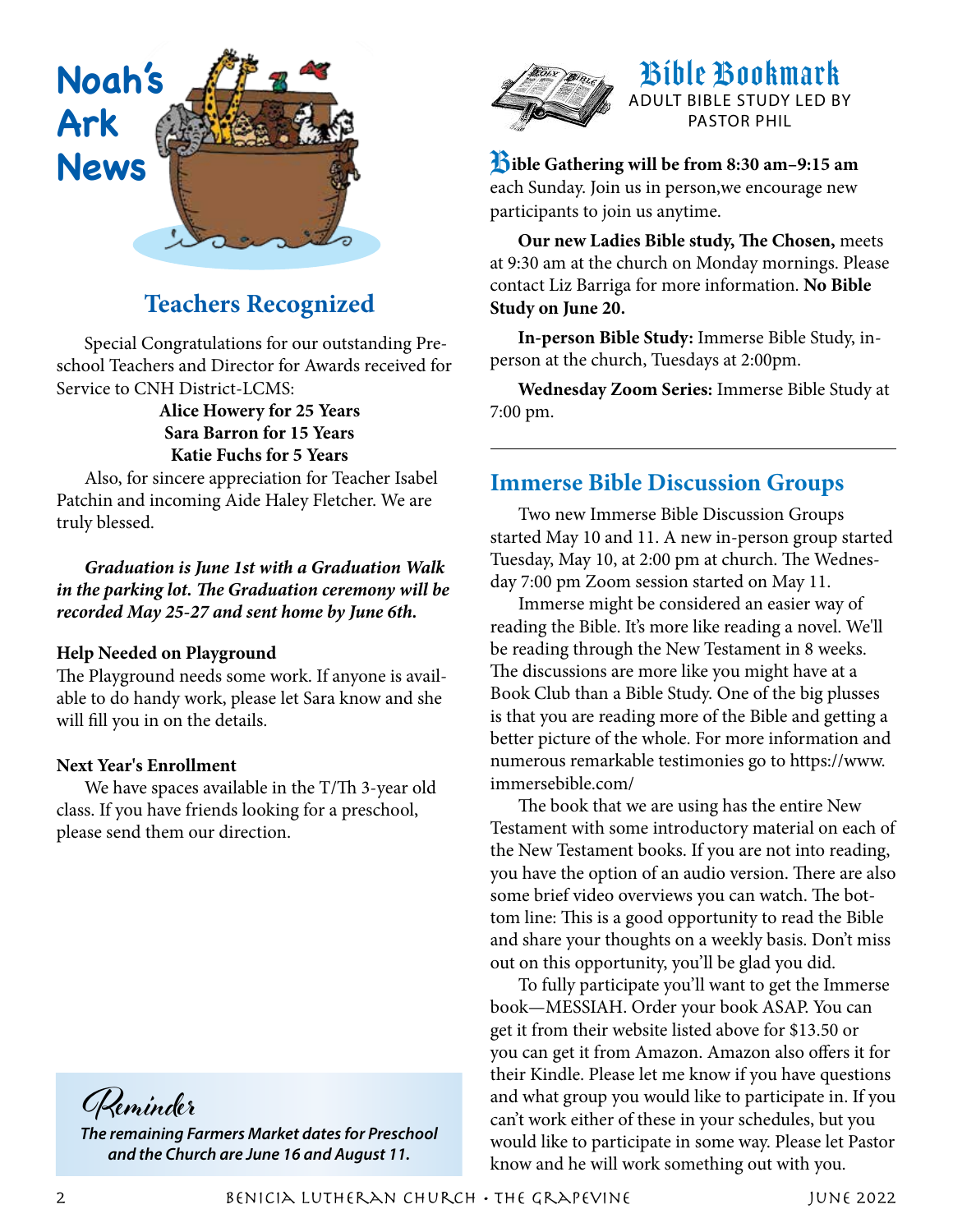We had a lot of activities at BLC in the month of May. Thank you for your participation.

We begin the month of June with another Baptism, Eleonor, daughter of Susan Penacho and Kevin Sinats.

Vacation Bible School is scheduled Monday-Wednesday, June 20-22, 9:00-12:00. We can use more kids and more volunteers. Do you know of some neighborhood kids who might benefit from such an experience? This is an ideal opportunity to help BLC connect with children and younger families.

As we come to the end of another school year and move into what some would call a slower paced time of year known as summer, I want to thank the many of you who really pitch in to get things done and to participate in the viability of Benicia Lutheran Church. Life is challenging in countless ways. There are happy times and sorrowful times such as come to mind when we think of the Uvalde tragedy.

We at Benicia Lutheran want to honor our Creator and Redeemer and Sanctifier by blessing others in this life and offering them the victory over death itself. Christ is Risen from the dead is the Easter proclamation. As we recently communicated in a sermon— Nothing Else Matters.

May we work together doing His will. May we work together serving one another and other others with integrity, love and faithfulness.

Thank you, fellow servants.

May our Lord fill you with all joy and peace in believing,

**Pastor Phil**



## **Eleanor Sinats Baptism**

Eleanor Sinats, daughter of Kevin and Susan Sinats and grandaughter of Juris and Laura Sinats will be baptised on June 5.

## **Wednesday Zoom Series**

The Zoom Series features the Immerse Bible Discussion.. Please contact Pastor about any questions regarding this series or how to get the special Readers' Bible. We'll read through the New Testament in 8 weeks and discuss it once each week. The Zoom link is: https://us02web.zoom.us/j/87026313575?pwd=Um NsdGF4UWxJa3AwcG9SZ1BuV1V1QT09 Meeting ID: 870 2631 3575 Passcode: 697322





## **Thursday Prayer on Zoom 12:15–12:45 pm**

Take a half hour of your Thursday lunch time to spend on prayer. Email BLCpastor@sbcglobal.net to request the Zoom link from Benicia Lutheran Church or contact Pastor Phil at 925-586-2575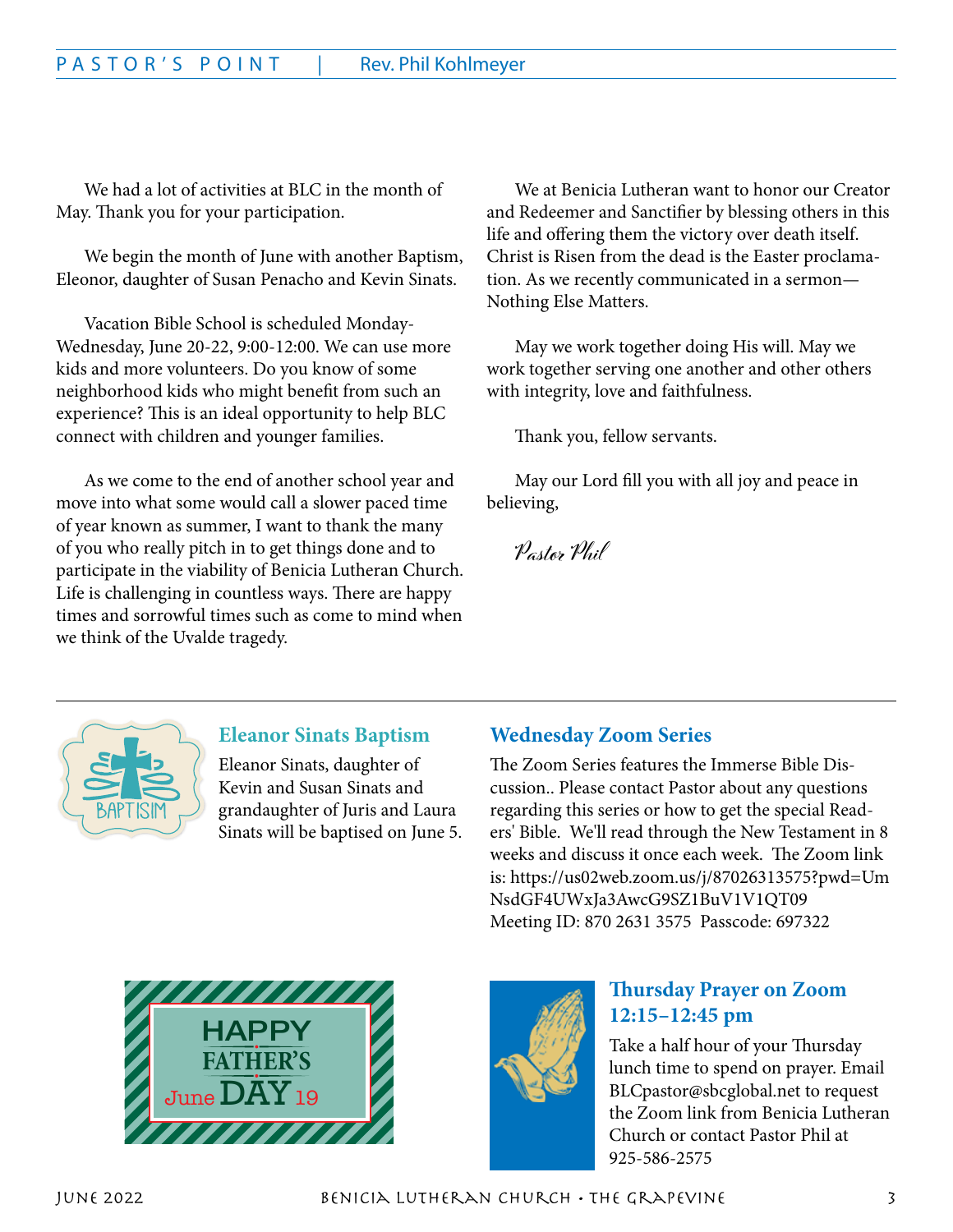## **2022 Update On Some BLC Graduates and Students**

**Hannah Church** received her Masters in Global Management at Thunderbird School of Global Management at Arizona State University.

**Jennifer Church** completed her Junior year at University of Portland, Bachelors of Science in Nursing .

**Christian Collins** is completing his first year at DVC.

**Eathan Collins** is graduating from Benicia High School.

**Alexandra Grant** is completing her Sophomore year at Benicia High School. She was selected as the 2022 MVP on the BHS swim team.

**Justine Haarberg** graduates from Cal Poly this June.

**Gabriel Haarberg** graduates from Benicia High School. He plans on attending Cal Poly.

**Shane Irwin** completed his first year at DVC.

**Sam Irwin** graduated from UC Davis in 2021and is pursuing a Masters in Education at UC Davis.

**Kimberly Williams** graduates from Cal Poly this June.



## **WINGS Knitting Group**

WINGS will meet June 1, June 15 and June 29 at Sally's house. Our BLC Knitting Group is knitting hats for preemie/baby hats to be donated to a local hospital and hats and scarves for adults and kids to be given to the Benicia Police to give out to the homeless. Please contact Sally if you are interested and she will provide you her address. Cell 415-250-6728 or Sally.Engebrethson@sbcglobal.net.

We have a few spots available in our current B**LC Book Club**. For more information and if you're interested in joining, please contact Sally Engebrethson.

## **CASA (Court Appointed Special Advocates)**

You know the statistics—about one half of the homeless have been in foster care at some point in their life. There are a lot of foster care children that Judges and others involved in their care have determined could benefit from having another caring adult in their life. What are you doing with your life for others? Could you not consider being a CASA volunteer, someone helping children who are lacking meaningful adult people in their life? Maybe God wants you to consider being a CASA Volunteer as part of the fulfillment of your calling as a Christian?

Maybe your involvement would mean the difference between someone ending up homeless or not, a disturbed gunman or a productive citizen and parent. Are all the things that you are currently doing more important than being a CASA Volunteer?

Check out their website. https://casasolano.org They have one hour no obligation orientations the first Wednesday of each month. June 1 at 12:00 Noon is in-person at Fairfield. June 1 at 6:00 pm it is a Zoom orientation.

Thanks for considering this opportunity of being a blessing.



**A new GriefShare series started on Sunday, May 15, from 1:00-3:00 pm.** Laura Sinats and Jeanne Walker are the primary facilitators. New people can join the group any week. Please keep this important care giving ministry in mind as you hear about people who are grieving the death of someone. Talk to Pastor Kohlmeyer or one of the facilitators if you know of someone who might be interested or if you have any questions. There are flyers available in the Narthex to be posted where you think is appropriate and to share with others that you think might be interested.